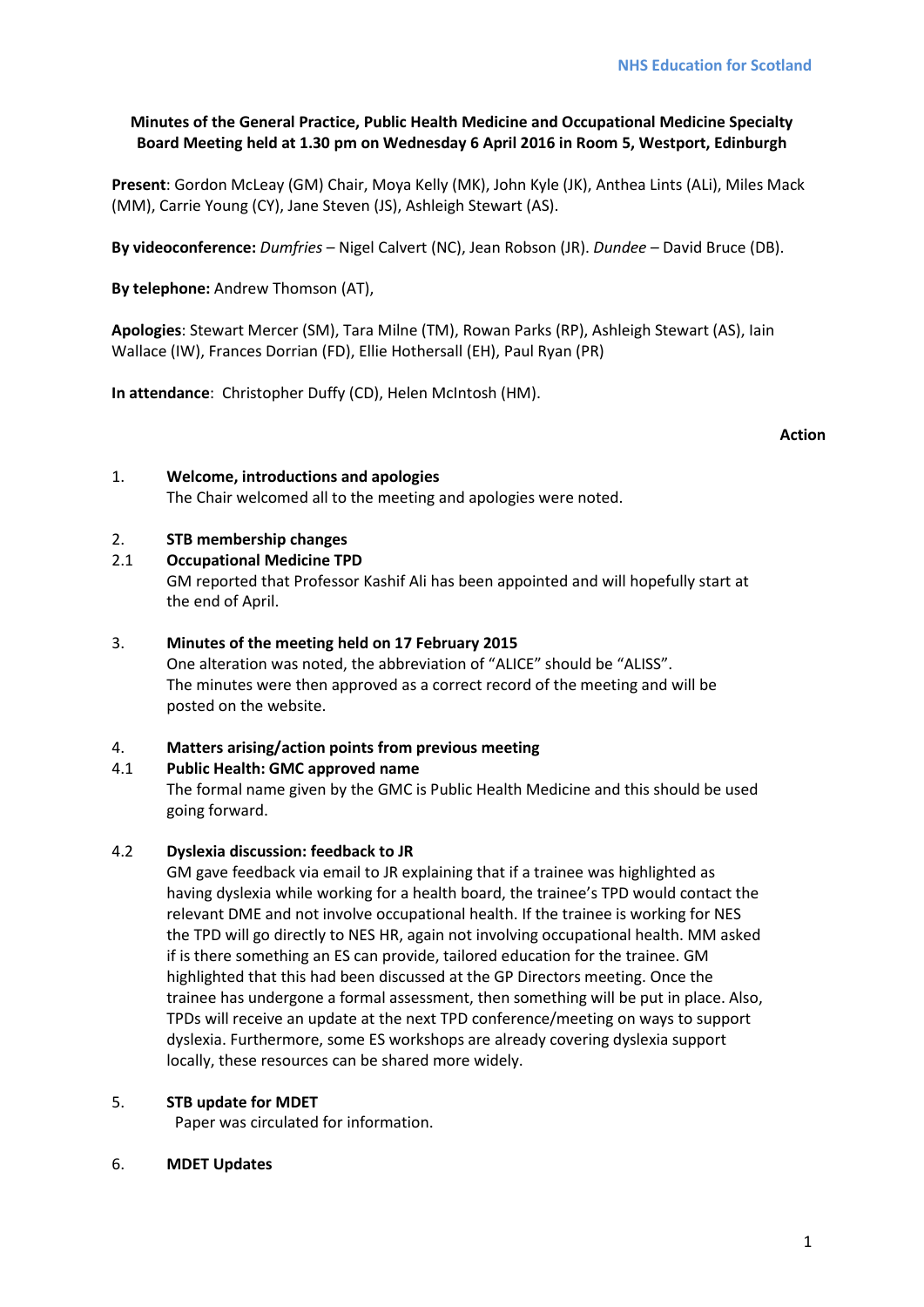CY enquired if NES know what the government funding for SOAR will concentrate on. NES doesn't know the answer at this point. GM updated that the Scotland Deanery website is being reviewed to make it more user friendly. JK asked if this would affect the regional sites. GM expects the new Scotland deanery site to contain web links to the regional sites and useful resources/information to be pulled across to the new website.

### 7. **Recruitment updates**

#### 7.1 **GP**

325 posts were advertised and 222 have been filled, giving a 68% fill rate, these figures are similar to last year. We haven't got an update regarding round one readvert as of yet. GP in England is 70% full.

The deferral process in Scotland now allows requests that are non-statutory. There have been five requests in the west, nine in the south-east and one in the east. Some requests in the south-east didn't indicate they wished to defer at the correct point in the application process so these have been reviewed on a case by case basis and most have been rejected and the candidates have withdrawn from their posts. These posts will now go into round one re-advert.

Twelve posts in the West have been held back for career development posts. There has been a good take up so far, with applications coming in for these posts via questback. At the moment we don't know exact numbers but the interest is there. A fellow has completed an evaluation of the posts, involving focus groups and the feedback has been extremely positive. These posts provide an alternative to fill gaps.

There have been 32 requests for accreditation of transferrable competencies.

There was discussion around the extra 20 posts that were advertised this year and if these were part of the "extra 100". They were not part of the "extra 100". NES are still waiting on decisions from the Scottish government on the extra posts and so are concentrating on making the current posts more attractive. JR stated that the additional funding from HEE for trainees in Cumbria has had a detrimental effect on recruitment in Dumfries and also drew attention to problems with the Oriel website, stating vacancies weren't showing on the system when there were vacancies. JR wanted to know how this would be prevented in the future. MK explained that round one didn't close before round 1 re-advert opened and this year candidate preferencing was down to programme level. The problem was flagged on Wednesday and was fixed on Thursday morning. There is a problem that this a UK system and we have spoken to the NRO to specify dates for next year.

MM suggested there may be overlaps with Emma Watsons work on GP career flow. MK highlighted Emma will be joining the MDET meeting. AT requested that any development work being been done for the "100 GP Posts" should aim for innovation and not just more of the same and that the BMA would support this as an opportunity to promote four year training. CY highlighted a case where a trainee ended up being rejected a post, for admin reasons. GM replied that we investigate an individual's complaint, problems have been highlighted and we will learn from it. JK asked if the 222 accepted was before deferrals – it is. GM explained each year there will be a slight fluctuation in numbers. JK added it was positive the numbers haven't gone down. JS asked what research is being done to help solve the GP problem and if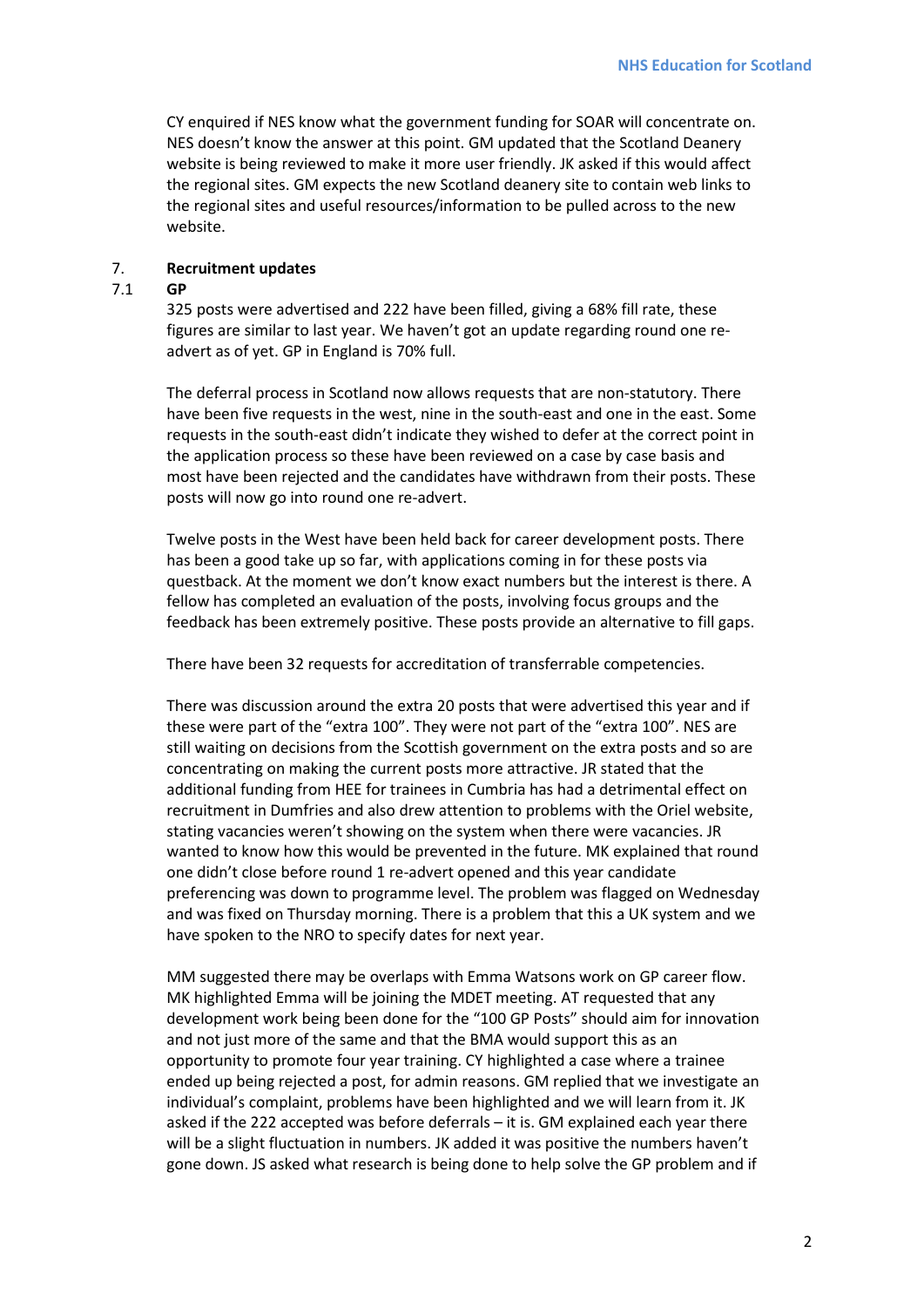community hubs/hospitals are being explored. GM replied, the BMA and RCGP are looking at this at a political level. Looking at how to entice people in but also beyond training work is ongoing to promote GP as a career.

MK gave an update on national recruitment. The UK recruitment process is dominated by HEE, and MK has raised a query about governance of decision making which will be going to the appropriate board. There has been a review of GP recruitment process and NES have commented. A number of recommendations were discussed without modelling/numbers. One recommendation was to stop stage three but this is not supported by the National Recruitment Strategy Group. There are plans to look at how we use the recruitment scores to make sure we are identifying the right people. Also, the role of moderation in the process. This will go back to the board. MK is working hard to push this forward.

7.2 **Public Health Medicine**

Eight vacancies, all filled.

- 7.3 **Occupational Medicine** No vacancies.
- 8. **Shape of Training Review** Nothing to report

#### 9. **Directorate Workstreams**

#### 9.1 **Training Programme Management**

Gold guide six has made changes to the ARCP process. ARCPs should be the same across all specialties. We will be implementing the gold guide six process in the winter ARCPs. The PSU (Performance Support Unit) is being set up to ensure that all underperforming trainees are dealt with in the same way. A post at Associate Dean level has been approved for recruitment and will be advertised. Work has already started to keep a single database which will eventually go onto the TURAS system. The START careers fair held at the SECC, will be replaced by local focussed careers fairs this year.

#### 9.2 **Quality**

DB updated. Quality are in the middle of a large visiting programme, focussing on triggered and priority scheduled visits. An over-arching TIQME group has been setup to include, MDET, DME's, and MD's looking at a series of governance and developmental pieces of work. WE are currently piloting joint undergraduate and postgraduate visits and working on a strategy for more trainee engagement. This will involve a pool of up to 30 trainees who will be involved with the Quality visit process. It is critical that we work with the service and Morwenna Wood is looking for more DME's to get involved. The Annual Deanery Report (ADR) becomes a real-time report in June 2016. Some training has been organised for visitors for April 22 $^{nd}$ . JS enquired if lay reps received training. DB confirmed that they do.

#### 9.2.1 **Special Quality Management Group for GP, PH, OM** No minutes since last STB.

9.2.2 **Public Health Medicine training environments: quality and validity** NC reported there will be a Lanarkshire visit in May. EH is planning to get around all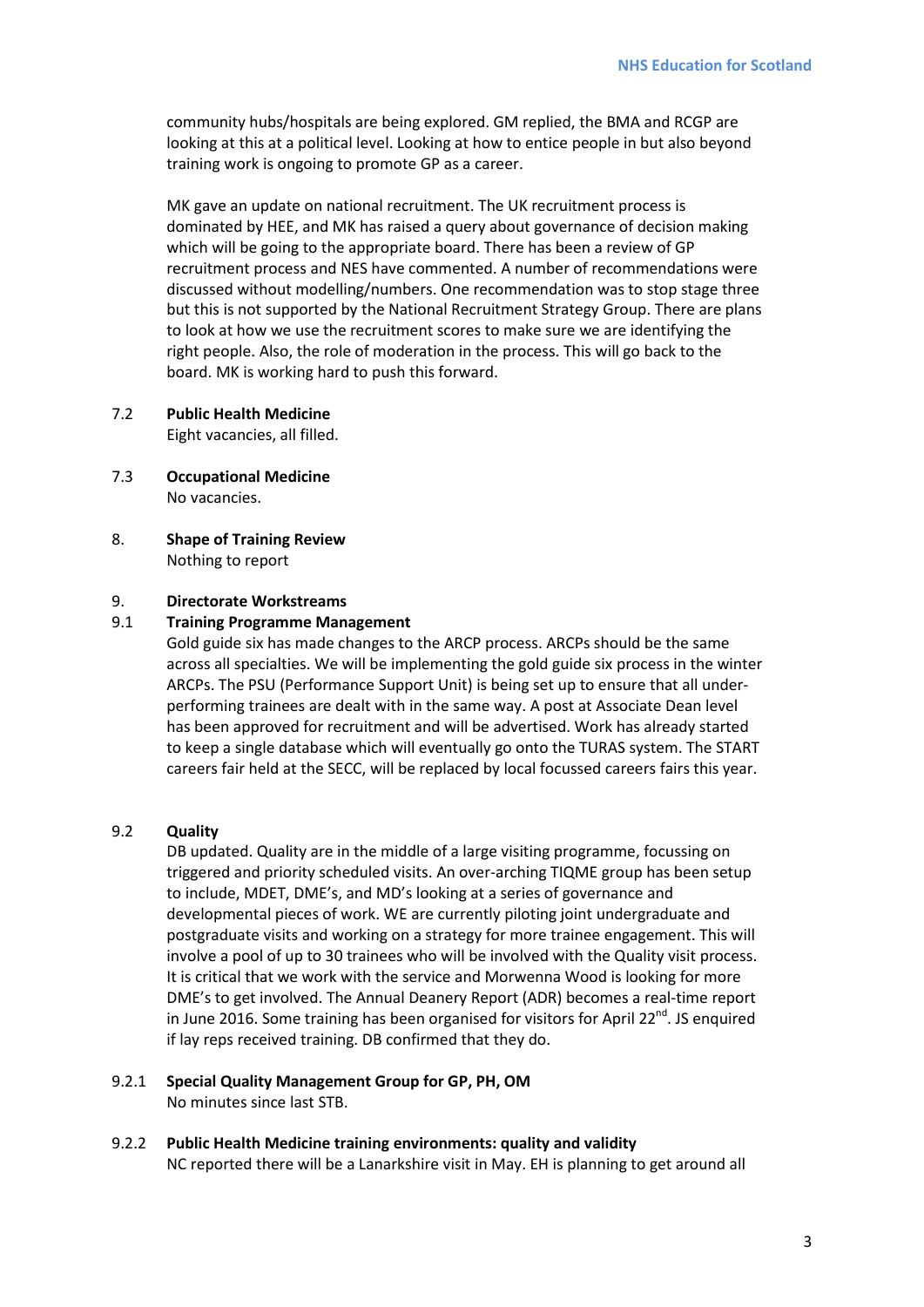sites, with a structured review programme.

#### 9.2.3 **Potential FOI requests**

This was an action point from the last meeting regarding re-approval of training practice reports. In hospital reports supervisors are not named but in GP reports supervisors are named and might be seen as criticised if this was requested as part of a FOI request. This has now been sent to the next DQMG.

### 9.3 **Professional Development**

AL highlighted that there is still no clear recognition of the GP returner programme on the RCGP website. This will be raised again with Maureen Baker. GM will raise formally as a Fellow of RCGP. AL added that a lot of great social media work has been done by Bright Signals to promote the GP Returner programme, this work is cheap and also quantifiable. They have also produced a video of a recent GP who has completed the programme.

AT stated that work is ongoing to move towards a single performers list. CY added that in the short term a virtual list will operate until legislation can make it a single list. The aim for this is April 2017. GM added this will help the GP Returner process.

#### 10. **Specialty updates**

#### 10.1 **GP**

No updates were received

#### 10.2 **Public Health Medicine**

The Public Health Medicine review has been published, is now being digested and now we are waiting for the election.

# 12.3 **Occupational Medicine** No updates were received.

#### 11. **Lead Dean/Director Update**

No updates were received.

#### 12. **Service Update**

No updates were received.

#### 13. **DME Update**

No updates were received.

#### 14. **Academic update**

No updates were received.

#### 15. **BMA update**

CY updated work is ongoing to make GP more attractive. Negotiations are ongoing with the new contract and funding has been requested. Shona Robison has announced a package of 20 million, 11 million of that to support GP. There will be removal of discretionary mat/pat locum pay. Two million has been secured for improved IT equipment, two million for additional Occupational Health services for GPs and staff, free oxygen for practices and five million to backfill quality leads. GPs will be funded to attend cluster meetings and this should increase GPs engaging in the quality review process. MM enquired about the IT funding. CY responded, it will go towards funding IT equipment in practices.